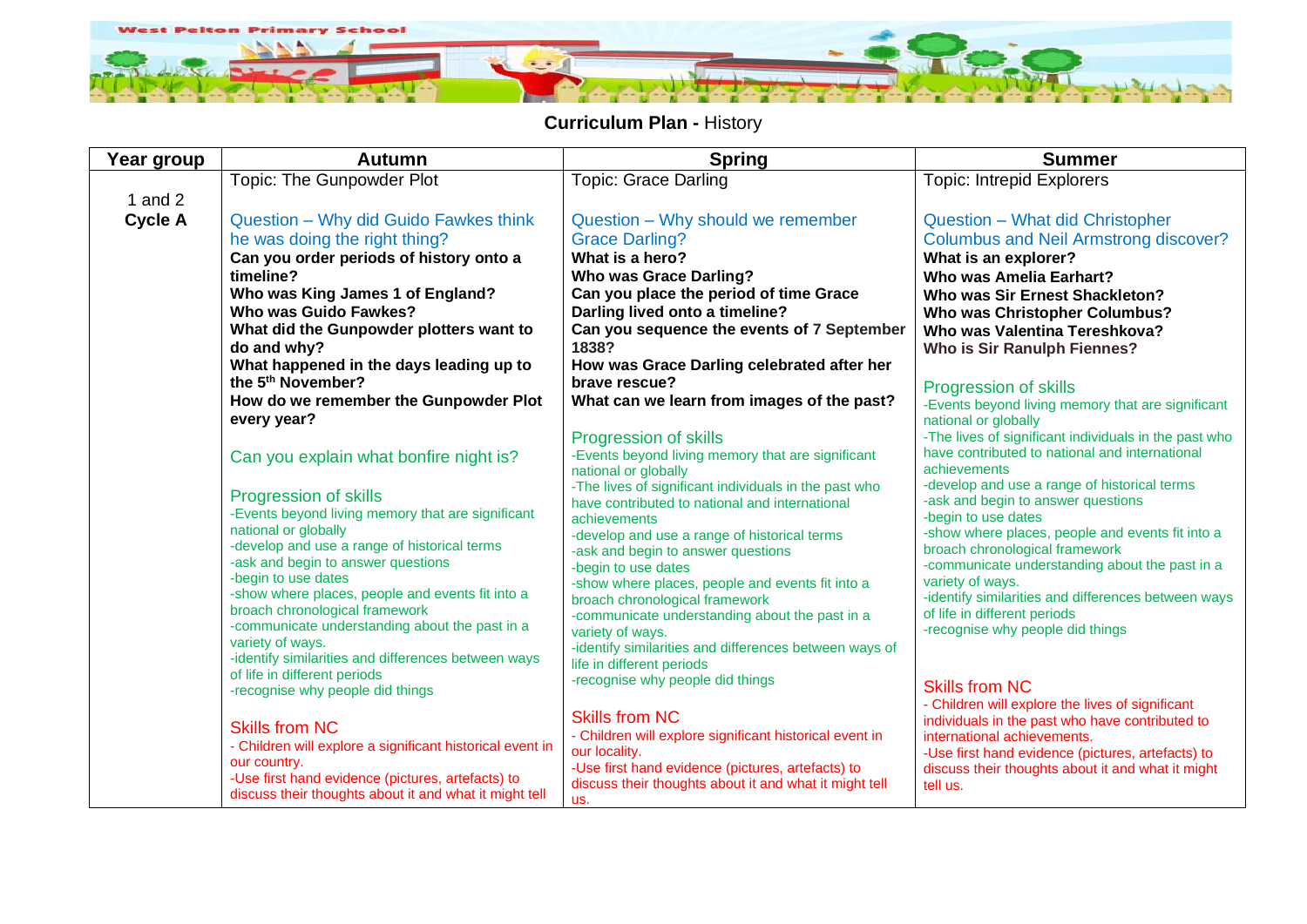

|                | us.<br>-Sort and sequence objects, events or a person's<br>life in chronological order.<br>-Talk about events or a person's life and what this<br>tells us about the time. | -Sort and sequence objects, events or a person's life<br>in chronological order.<br>-Talk about events or a person's life and what this<br>tells us about the time.<br>-Talk about similarities and differences between | -Sort and sequence objects, events or a person's<br>life in chronological order.<br>-Talk about events or a person's life and what this<br>tells us about the time.<br>-Talk about similarities and differences between |
|----------------|----------------------------------------------------------------------------------------------------------------------------------------------------------------------------|-------------------------------------------------------------------------------------------------------------------------------------------------------------------------------------------------------------------------|-------------------------------------------------------------------------------------------------------------------------------------------------------------------------------------------------------------------------|
|                | -Talk about similarities and differences between<br>artefacts and objects they are looking at.                                                                             | artefacts and objects they are looking at.                                                                                                                                                                              | artefacts and objects they are looking at.                                                                                                                                                                              |
| Year group     | Autumn                                                                                                                                                                     | <b>Spring</b>                                                                                                                                                                                                           | <b>Summer</b>                                                                                                                                                                                                           |
|                | Topic: Childhood then and now                                                                                                                                              | <b>Topic: Prehistory</b>                                                                                                                                                                                                | <b>Topic: Romans</b>                                                                                                                                                                                                    |
| 1 and $2$      |                                                                                                                                                                            |                                                                                                                                                                                                                         |                                                                                                                                                                                                                         |
| <b>Cycle B</b> | Question – What was it like to be a child in                                                                                                                               | Question - How did life in Britain change                                                                                                                                                                               | Question - How did the Romans impact                                                                                                                                                                                    |
|                | the past?<br>Can you sequence events onto a personal                                                                                                                       | from the stone age to the iron age?<br>How do we know about Prehistoric Britain?                                                                                                                                        | our life in Britain today?<br>How did the Roman Empire become so                                                                                                                                                        |
|                | timeline?                                                                                                                                                                  | Which animals lived in Prehistoric Britain?                                                                                                                                                                             | powerful?                                                                                                                                                                                                               |
|                | How has popular music changed over the                                                                                                                                     | What were the different periods in the Stone                                                                                                                                                                            | <b>Who was Julius Caesar?</b>                                                                                                                                                                                           |
|                | last 60 years?                                                                                                                                                             | Age?                                                                                                                                                                                                                    | What was Britain like before the Romans?                                                                                                                                                                                |
|                | How have toys changed?<br>How has food changed in the last 60 years?                                                                                                       | How can artefacts from the Stone Age tell us<br>about how people lived during different                                                                                                                                 | How did the Romans conquer Britain?<br>How did the Romans change Britain?                                                                                                                                               |
|                | How has improved transport made the                                                                                                                                        | periods?                                                                                                                                                                                                                | Why did the Romans leave Britain?                                                                                                                                                                                       |
|                | world more connected?                                                                                                                                                      | What was life like in a Neolithic settlement?                                                                                                                                                                           | In what ways did life in Britain remain the                                                                                                                                                                             |
|                | How have the ways in which we                                                                                                                                              | How did the Bronze Age change how                                                                                                                                                                                       | same after the Roman invasion?                                                                                                                                                                                          |
|                | communicate changed over time?                                                                                                                                             | humans lived?                                                                                                                                                                                                           | <b>Progression of skills</b>                                                                                                                                                                                            |
|                | Progression of skills                                                                                                                                                      | Progression of skills                                                                                                                                                                                                   | -Events beyond living memory                                                                                                                                                                                            |
|                | -changes within living memory                                                                                                                                              | -Events beyond living memory                                                                                                                                                                                            | -The Roman empire and its impact on Britain                                                                                                                                                                             |
|                | -develop and use a range of historical terms<br>-ask and begin to answer questions                                                                                         | -Changes in Britain from the Stone Age to the Iron<br>Age                                                                                                                                                               | -develop and use a range of historical terms<br>-ask and begin to answer questions                                                                                                                                      |
|                | -begin to use dates                                                                                                                                                        | -develop and use a range of historical terms                                                                                                                                                                            | -begin to use dates                                                                                                                                                                                                     |
|                | -show where places, people and events fit into a                                                                                                                           | -ask and begin to answer questions                                                                                                                                                                                      | -show where places, people and events fit into a                                                                                                                                                                        |
|                | broach chronological framework<br>-communicate understanding about the past in a                                                                                           | -begin to use dates<br>-show where places, people and events fit into a                                                                                                                                                 | broach chronological framework<br>-communicate understanding about the past in a                                                                                                                                        |
|                | variety of ways.                                                                                                                                                           | broach chronological framework                                                                                                                                                                                          | variety of ways.                                                                                                                                                                                                        |
|                | -identify similarities and differences between ways                                                                                                                        | -communicate understanding about the past in a<br>variety of ways.                                                                                                                                                      | -identify similarities and differences between ways<br>of life in different periods                                                                                                                                     |
|                | of life in different periods<br>-recognise why people did things                                                                                                           | -identify similarities and differences between ways of                                                                                                                                                                  | -recognise why people did things                                                                                                                                                                                        |
|                | <b>Skills from NC</b>                                                                                                                                                      | life in different periods                                                                                                                                                                                               | <b>Skills from NC</b>                                                                                                                                                                                                   |
|                | - Children will explore changes within living memory.                                                                                                                      | -recognise why people did things                                                                                                                                                                                        | - Children will explore a significant historical event                                                                                                                                                                  |
|                | -Use first hand evidence (pictures, artefacts) to<br>discuss their thoughts about it and what it might tell                                                                | <b>Skills from NC</b>                                                                                                                                                                                                   | in our country.<br>-Children will study the Roman Empire and its                                                                                                                                                        |
|                | us.                                                                                                                                                                        |                                                                                                                                                                                                                         | impact on Britain.                                                                                                                                                                                                      |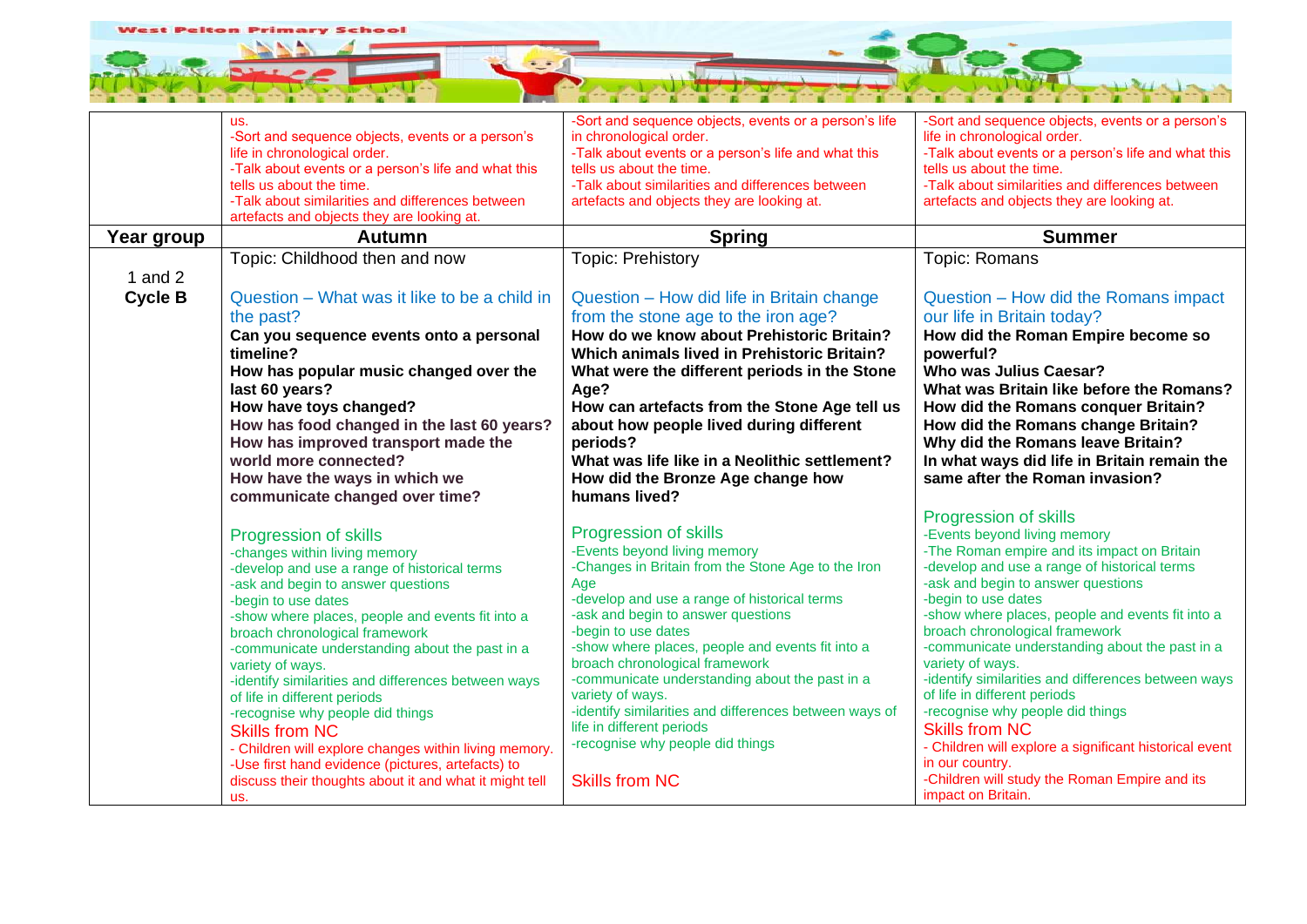

|                | -Sort and sequence objects, events or a person's<br>life in chronological order.<br>-Talk about events or a person's life and what this<br>tells us about the time.<br>-Talk about similarities and differences between<br>artefacts and objects they are looking at.                                                                                                                                                                                                                                                                                                                                                                                                                                                                                                                                                                                                                                                               | - Children will explore a significant historical event in<br>our country.<br>-Children will explore changes in Britain from the<br>Stone Age to the Iron Age<br>-Use first hand evidence (pictures, artefacts) to<br>discuss their thoughts about it and what it might tell<br>us.<br>-Sort and sequence objects, events or a person's life<br>in chronological order.<br>-Talk about events or a person's life and what this<br>tells us about the time.<br>-Talk about similarities and differences between<br>artefacts and objects they are looking at.                                                                                                                                                                                                                                                                                                  | -Use first hand evidence (pictures, artefacts) to<br>discuss their thoughts about it and what it might<br>tell us.<br>-Sort and sequence objects, events or a person's<br>life in chronological order.<br>-Talk about events or a person's life and what this<br>tells us about the time.<br>-Talk about similarities and differences between<br>artefacts and objects they are looking at.                                                                                                                                                                                                                                                                                                                                                                                                                                                                   |
|----------------|-------------------------------------------------------------------------------------------------------------------------------------------------------------------------------------------------------------------------------------------------------------------------------------------------------------------------------------------------------------------------------------------------------------------------------------------------------------------------------------------------------------------------------------------------------------------------------------------------------------------------------------------------------------------------------------------------------------------------------------------------------------------------------------------------------------------------------------------------------------------------------------------------------------------------------------|--------------------------------------------------------------------------------------------------------------------------------------------------------------------------------------------------------------------------------------------------------------------------------------------------------------------------------------------------------------------------------------------------------------------------------------------------------------------------------------------------------------------------------------------------------------------------------------------------------------------------------------------------------------------------------------------------------------------------------------------------------------------------------------------------------------------------------------------------------------|---------------------------------------------------------------------------------------------------------------------------------------------------------------------------------------------------------------------------------------------------------------------------------------------------------------------------------------------------------------------------------------------------------------------------------------------------------------------------------------------------------------------------------------------------------------------------------------------------------------------------------------------------------------------------------------------------------------------------------------------------------------------------------------------------------------------------------------------------------------|
| Year group     | Autumn                                                                                                                                                                                                                                                                                                                                                                                                                                                                                                                                                                                                                                                                                                                                                                                                                                                                                                                              | <b>Spring</b>                                                                                                                                                                                                                                                                                                                                                                                                                                                                                                                                                                                                                                                                                                                                                                                                                                                | <b>Summer</b>                                                                                                                                                                                                                                                                                                                                                                                                                                                                                                                                                                                                                                                                                                                                                                                                                                                 |
| $3$ and $4$    | <b>Topic: Saxon Britain</b>                                                                                                                                                                                                                                                                                                                                                                                                                                                                                                                                                                                                                                                                                                                                                                                                                                                                                                         | <b>Topic: Viking Britain</b>                                                                                                                                                                                                                                                                                                                                                                                                                                                                                                                                                                                                                                                                                                                                                                                                                                 | Topic: Norman Britain                                                                                                                                                                                                                                                                                                                                                                                                                                                                                                                                                                                                                                                                                                                                                                                                                                         |
| <b>Cycle A</b> | Question - Why did the Anglo Saxons<br>build settlements?<br>Who were the Anglo-Saxon invaders?<br>Why did the Anglo-Saxons settle in Britain?<br>What was life like in Anglo-Saxon Britain?<br>How was Anglo-Saxon Britain ruled?<br>Who was Alfred the Great?<br>What do Anglo-Saxon artefacts teach us<br>about their culture?<br>Progression of skills<br>-- The Viking and Anglo-Saxon struggle for the<br>kingdom of England from the time of Edward the<br>Confessor<br>-put events, people, places and artefacts on a<br>timeline<br>-develop use of appropriate subject terminology<br>-ask and answer questions about the past<br>-be aware that different versions of the past may<br>exist and begin to suggest reasons for this<br>-describe and make links between main events<br>-identify and give reasons for historical events<br>-describe some of the similarities and differences<br>between different periods | Question - Who were the Vikings?<br>Who were the Vikings?<br>What were the Viking raids?<br>What was the Danelaw?<br>What was life like in Viking Britain?<br>How did England become a unified country?<br>How was Britain conquered between 950 AD<br>$-1066?$<br>Progression of skills<br>-The Viking and Anglo-Saxon struggle for the<br>kingdom of England from the time of Edward the<br>Confessor<br>-put events, people, places and artefacts on a timeline<br>-develop use of appropriate subject terminology<br>-ask and answer questions about the past<br>-be aware that different versions of the past may exist<br>and begin to suggest reasons for this<br>-describe and make links between main events<br>-identify and give reasons for historical events<br>-describe some of the similarities and differences<br>between different periods | Question - Were the Crusades right?<br>Who should have taken the throne after<br><b>Edward the Confessor died?</b><br>What happened after Harold Godwinson<br>became King of England?<br>What problems did William the conqueror<br>face?<br>Why did the Normans build castles?<br>How were the Norman knights the key to<br>success in the Battle of Hastings?<br>How did William the Conqueror use the<br>feudal system to control the people of<br>England?<br>Progression of skills<br>--put events, people, places and artefacts on a<br>timeline<br>-develop use of appropriate subject terminology<br>-ask and answer questions about the past<br>-be aware that different versions of the past may<br>exist and begin to suggest reasons for this<br>-describe and make links between main events<br>-identify and give reasons for historical events |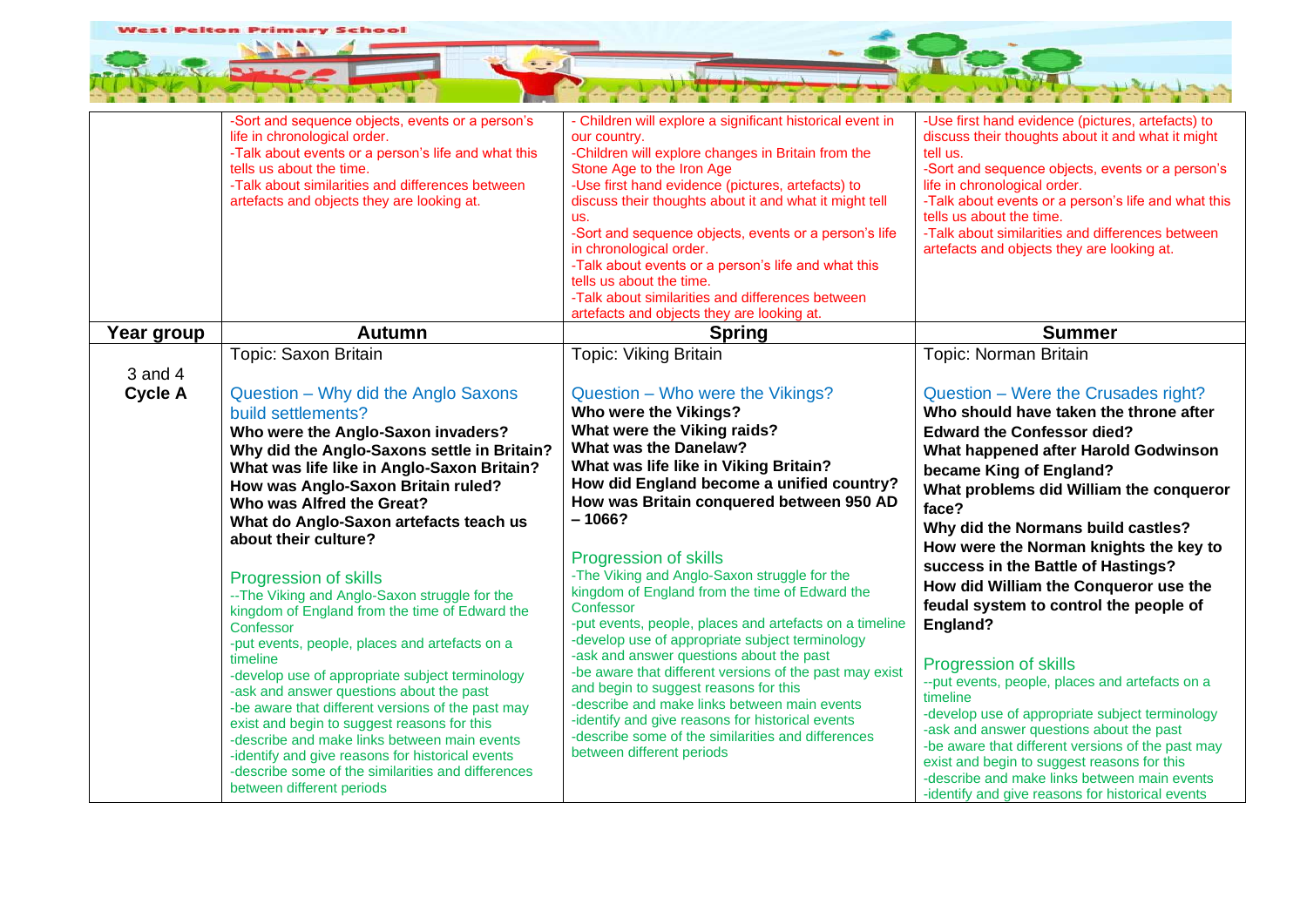



|                               | <b>Skills from NC</b><br>-Children will study Britain's settlement by the<br>Anglo-Saxons.<br>-They should note connections, contrasts and<br>trends over time and develop the appropriate use of<br>historical terms.<br>-They should regularly address and sometimes<br>devise historically valid questions about change,<br>cause, similarity and difference, and significance.<br>-They should construct informed responses that<br>involve thoughtful selection and organisation of<br>relevant historical information.<br>-They should understand how our knowledge of the<br>past is constructed from a range of sources. | <b>Skills from NC</b><br>- Children will study the struggle for the Kingdom of<br>England from Viking invasion to the time of Edward<br>the Confessor's death (1066).<br>-They should note connections, contrasts and trends<br>over time and develop the appropriate use of<br>historical terms.<br>-They should regularly address and sometimes devise<br>historically valid questions about change, cause,<br>similarity and difference, and significance.<br>-They should construct informed responses that<br>involve thoughtful selection and organisation of<br>relevant historical information.<br>-They should understand how our knowledge of the<br>past is constructed from a range of sources. | -describe some of the similarities and differences<br>between different periods<br><b>Skills from NC</b><br>- Children will explore the Norman Conquest and<br>Norman rule in Britain.<br>-They should note connections, contrasts and<br>trends over time and develop the appropriate use<br>of historical terms.<br>-They should regularly address and sometimes<br>devise historically valid questions about change,<br>cause, similarity and difference, and significance.<br>-They should construct informed responses that<br>involve thoughtful selection and organisation of<br>relevant historical information.<br>-They should understand how our knowledge of<br>the past is constructed from a range of sources. |
|-------------------------------|----------------------------------------------------------------------------------------------------------------------------------------------------------------------------------------------------------------------------------------------------------------------------------------------------------------------------------------------------------------------------------------------------------------------------------------------------------------------------------------------------------------------------------------------------------------------------------------------------------------------------------|-------------------------------------------------------------------------------------------------------------------------------------------------------------------------------------------------------------------------------------------------------------------------------------------------------------------------------------------------------------------------------------------------------------------------------------------------------------------------------------------------------------------------------------------------------------------------------------------------------------------------------------------------------------------------------------------------------------|------------------------------------------------------------------------------------------------------------------------------------------------------------------------------------------------------------------------------------------------------------------------------------------------------------------------------------------------------------------------------------------------------------------------------------------------------------------------------------------------------------------------------------------------------------------------------------------------------------------------------------------------------------------------------------------------------------------------------|
| Year group                    | Autumn                                                                                                                                                                                                                                                                                                                                                                                                                                                                                                                                                                                                                           | <b>Spring</b>                                                                                                                                                                                                                                                                                                                                                                                                                                                                                                                                                                                                                                                                                               | <b>Summer</b>                                                                                                                                                                                                                                                                                                                                                                                                                                                                                                                                                                                                                                                                                                                |
|                               | <b>Topic: Tudor Britain</b>                                                                                                                                                                                                                                                                                                                                                                                                                                                                                                                                                                                                      | <b>Topic: Stuart Britain</b>                                                                                                                                                                                                                                                                                                                                                                                                                                                                                                                                                                                                                                                                                | <b>Topic: Local History Study</b>                                                                                                                                                                                                                                                                                                                                                                                                                                                                                                                                                                                                                                                                                            |
| $3$ and $4$<br><b>Cycle B</b> | Question - Was Henry VIII right?<br>What happened at the Battle of Bosworth?<br>Who was Henry VIII?<br>Who were the wives of Henry VIII?<br>What was society like in Tudor England?<br>How was crime and punishment used in<br><b>Tudor society?</b><br>Can I list all the Tudor monarchs?<br><b>Progression of skills</b><br>-A study of an aspect of British history that extends<br>children's chronological knowledge beyond 1066.<br>-put events, people, places and artefacts on a<br>timeline<br>-develop use of appropriate subject terminology<br>-ask and answer questions about the past                              | Question - Who were James I/VI, Charles I<br>and Charles II?<br>Why did James VI of Scotland become<br><b>James I of England?</b><br>Why did the gunpowder plotters try to blow<br>up Parliament?<br>How was Guy Fawkes caught and the<br>gunpowder plot prevented?<br>Who was King Charles I?<br>How did Charles I's disastrous reign lead to<br><b>Civil War?</b><br>Who was King Charles II?<br>Progression of skills<br>-A study of an aspect of British history that extends<br>children's chronological knowledge beyond 1066.                                                                                                                                                                        | Question - What was it like to work in the<br>mine?<br>What is the history of British mining?<br>What was mining like in my local area?<br>What were the jobs of people within the<br>mines?<br>What was life like as a miner?<br>What happened in Pelton in 1866?<br>What happened to James Harris?<br>Who is to blame for the death of James<br>Harris?<br>Progression of skills<br>-A local history study<br>-put events, people, places and artefacts on a<br>timeline<br>-develop use of appropriate subject terminology<br>-ask and answer questions about the past                                                                                                                                                    |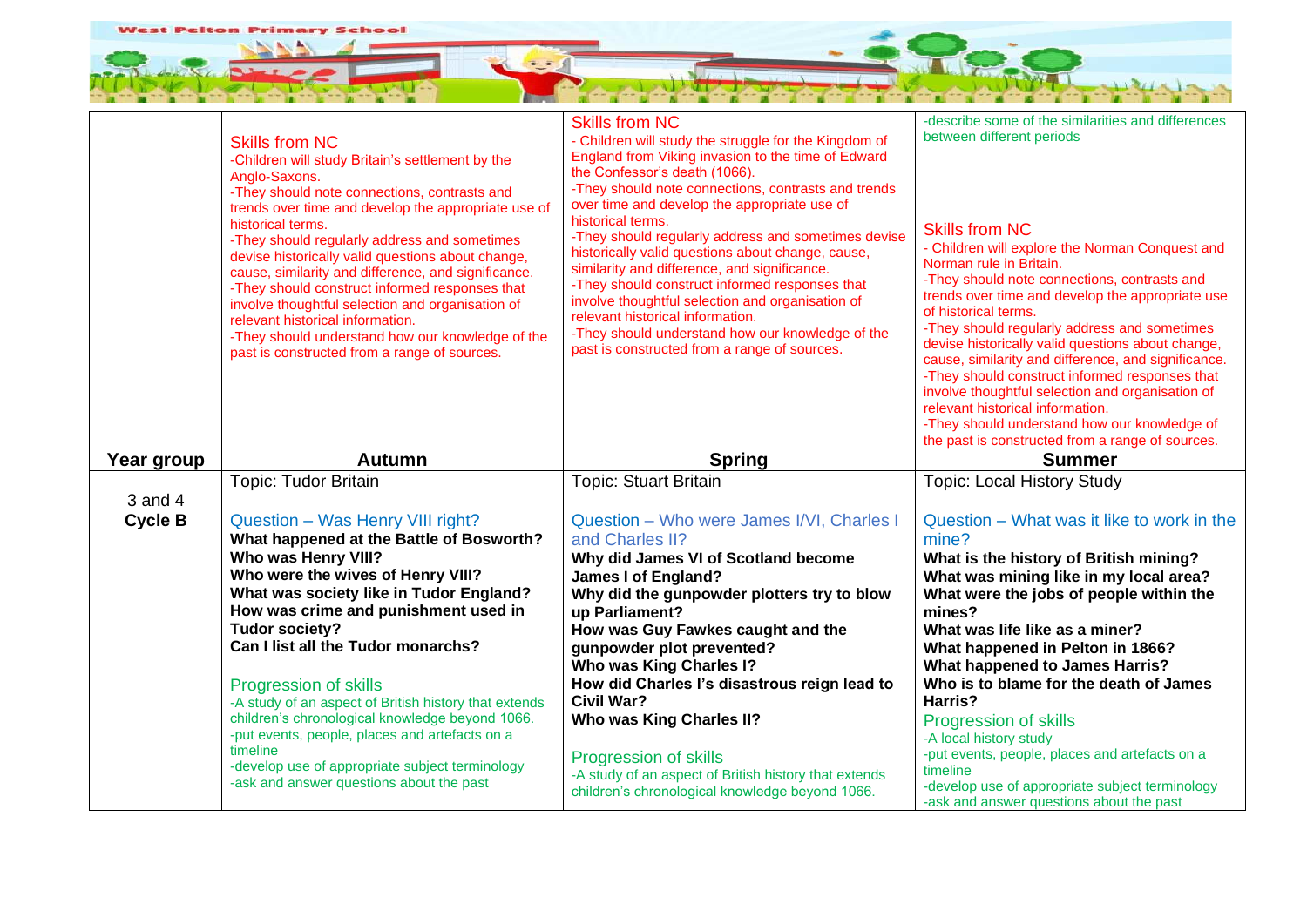

|                | -be aware that different versions of the past may<br>exist and begin to suggest reasons for this<br>-describe and make links between main events<br>-identify and give reasons for historical events<br>-describe some of the similarities and differences<br>between different periods<br><b>Skills from NC</b><br>-a study of an aspect or theme in British history that<br>extends pupils' chronological knowledge beyond<br>1066<br>- They should note connections, contrasts and<br>trends over time and develop the appropriate use of<br>historical terms.<br>-They should regularly address and sometimes<br>devise historically valid questions about change,<br>cause, similarity and difference, and significance.<br>-They should understand how our knowledge of the<br>past is constructed from a range of sources.<br>Place events in chronological order within a theme<br>and across time.<br>-Pose historical questions that can be explored.<br>-Talk about what first hand evidence tells us about<br>the past – by developing a perspective from the<br>evidence explored.<br>-Make links with their previous historical knowledge.<br>-Talk about some of the impacts of key historical<br>events they have explored then and now. | -put events, people, places and artefacts on a timeline<br>-develop use of appropriate subject terminology<br>-ask and answer questions about the past<br>-be aware that different versions of the past may exist<br>and begin to suggest reasons for this<br>-describe and make links between main events<br>-identify and give reasons for historical events<br>-describe some of the similarities and differences<br>between different periods<br><b>Skills from NC</b><br>-a study of an aspect or theme in British history that<br>extends pupils' chronological knowledge beyond 1066<br>-They should regularly address and sometimes devise<br>historically valid questions about change, cause,<br>similarity and difference, and significance.<br>-They should construct informed responses that<br>involve thoughtful selection and organisation of<br>relevant historical information.<br>-They should understand how our knowledge of the<br>past is constructed from a range of sources.<br>Place events in chronological order within a theme<br>and across time.<br>-Pose historical questions that can be explored.<br>-Talk about what first hand evidence tells us about the<br>past – by developing a perspective from the evidence<br>explored.<br>-Make links with their previous historical knowledge.<br>-Talk about some of the impacts of key historical | -be aware that different versions of the past may<br>exist and begin to suggest reasons for this<br>-describe and make links between main events<br>-identify and give reasons for historical events<br>-describe some of the similarities and differences<br>between different periods<br><b>Skills from NC</b><br>-a study of an aspect or theme in British history<br>that extends pupils' chronological knowledge<br>beyond 1066<br>-They should regularly address and sometimes<br>devise historically valid questions about change,<br>cause, similarity and difference, and significance.<br>-They should understand how our knowledge of<br>the past is constructed from a range of sources.<br>Place events in chronological order within a theme<br>and across time.<br>-Pose historical questions that can be explored.<br>-Talk about what first hand evidence tells us about<br>the past – by developing a perspective from the<br>evidence explored.<br>-Make links with their previous historical<br>knowledge.<br>-Talk about some of the impacts of key historical<br>events they have explored then and now. |
|----------------|----------------------------------------------------------------------------------------------------------------------------------------------------------------------------------------------------------------------------------------------------------------------------------------------------------------------------------------------------------------------------------------------------------------------------------------------------------------------------------------------------------------------------------------------------------------------------------------------------------------------------------------------------------------------------------------------------------------------------------------------------------------------------------------------------------------------------------------------------------------------------------------------------------------------------------------------------------------------------------------------------------------------------------------------------------------------------------------------------------------------------------------------------------------------------------------------------------------------------------------------------------|-----------------------------------------------------------------------------------------------------------------------------------------------------------------------------------------------------------------------------------------------------------------------------------------------------------------------------------------------------------------------------------------------------------------------------------------------------------------------------------------------------------------------------------------------------------------------------------------------------------------------------------------------------------------------------------------------------------------------------------------------------------------------------------------------------------------------------------------------------------------------------------------------------------------------------------------------------------------------------------------------------------------------------------------------------------------------------------------------------------------------------------------------------------------------------------------------------------------------------------------------------------------------------------------------------------------------------------------------------------------------------------|--------------------------------------------------------------------------------------------------------------------------------------------------------------------------------------------------------------------------------------------------------------------------------------------------------------------------------------------------------------------------------------------------------------------------------------------------------------------------------------------------------------------------------------------------------------------------------------------------------------------------------------------------------------------------------------------------------------------------------------------------------------------------------------------------------------------------------------------------------------------------------------------------------------------------------------------------------------------------------------------------------------------------------------------------------------------------------------------------------------------------------|
|                | Autumn                                                                                                                                                                                                                                                                                                                                                                                                                                                                                                                                                                                                                                                                                                                                                                                                                                                                                                                                                                                                                                                                                                                                                                                                                                                   | events they have explored then and now.<br><b>Spring</b>                                                                                                                                                                                                                                                                                                                                                                                                                                                                                                                                                                                                                                                                                                                                                                                                                                                                                                                                                                                                                                                                                                                                                                                                                                                                                                                          | <b>Summer</b>                                                                                                                                                                                                                                                                                                                                                                                                                                                                                                                                                                                                                                                                                                                                                                                                                                                                                                                                                                                                                                                                                                                  |
| Year group     |                                                                                                                                                                                                                                                                                                                                                                                                                                                                                                                                                                                                                                                                                                                                                                                                                                                                                                                                                                                                                                                                                                                                                                                                                                                          |                                                                                                                                                                                                                                                                                                                                                                                                                                                                                                                                                                                                                                                                                                                                                                                                                                                                                                                                                                                                                                                                                                                                                                                                                                                                                                                                                                                   | Topic: World War 1                                                                                                                                                                                                                                                                                                                                                                                                                                                                                                                                                                                                                                                                                                                                                                                                                                                                                                                                                                                                                                                                                                             |
| 5 and 6        | Topic: Georgian Britain                                                                                                                                                                                                                                                                                                                                                                                                                                                                                                                                                                                                                                                                                                                                                                                                                                                                                                                                                                                                                                                                                                                                                                                                                                  | <b>Topic: Ancient Egypt</b>                                                                                                                                                                                                                                                                                                                                                                                                                                                                                                                                                                                                                                                                                                                                                                                                                                                                                                                                                                                                                                                                                                                                                                                                                                                                                                                                                       |                                                                                                                                                                                                                                                                                                                                                                                                                                                                                                                                                                                                                                                                                                                                                                                                                                                                                                                                                                                                                                                                                                                                |
| <b>Cycle A</b> | Question - What is the Georgian period<br>known for?                                                                                                                                                                                                                                                                                                                                                                                                                                                                                                                                                                                                                                                                                                                                                                                                                                                                                                                                                                                                                                                                                                                                                                                                     | Question - Why are there pyramids in                                                                                                                                                                                                                                                                                                                                                                                                                                                                                                                                                                                                                                                                                                                                                                                                                                                                                                                                                                                                                                                                                                                                                                                                                                                                                                                                              | Question - What was the Armistice and<br>how we remember this today?                                                                                                                                                                                                                                                                                                                                                                                                                                                                                                                                                                                                                                                                                                                                                                                                                                                                                                                                                                                                                                                           |
|                | Who ruled during the industrial revolution?                                                                                                                                                                                                                                                                                                                                                                                                                                                                                                                                                                                                                                                                                                                                                                                                                                                                                                                                                                                                                                                                                                                                                                                                              | <b>Ancient Egypt?</b><br><b>Who ruled Ancient Egypt?</b>                                                                                                                                                                                                                                                                                                                                                                                                                                                                                                                                                                                                                                                                                                                                                                                                                                                                                                                                                                                                                                                                                                                                                                                                                                                                                                                          | What caused the First World War to break out?                                                                                                                                                                                                                                                                                                                                                                                                                                                                                                                                                                                                                                                                                                                                                                                                                                                                                                                                                                                                                                                                                  |
|                | Who was James Hargreaves?<br>Who was George Stephenson?<br>Who was Alexandar Graham Bell?<br>How did education change during the era?                                                                                                                                                                                                                                                                                                                                                                                                                                                                                                                                                                                                                                                                                                                                                                                                                                                                                                                                                                                                                                                                                                                    | What was Ancient Egyptian society like?<br>Why was the River Nile important to the Ancient<br><b>Egyptians?</b><br>How did the Ancient Egyptians travel and trade?                                                                                                                                                                                                                                                                                                                                                                                                                                                                                                                                                                                                                                                                                                                                                                                                                                                                                                                                                                                                                                                                                                                                                                                                                | Why were so many lives lost on the Western<br>Front?<br>What were advancements of warfare that<br>occurred during WWI?                                                                                                                                                                                                                                                                                                                                                                                                                                                                                                                                                                                                                                                                                                                                                                                                                                                                                                                                                                                                         |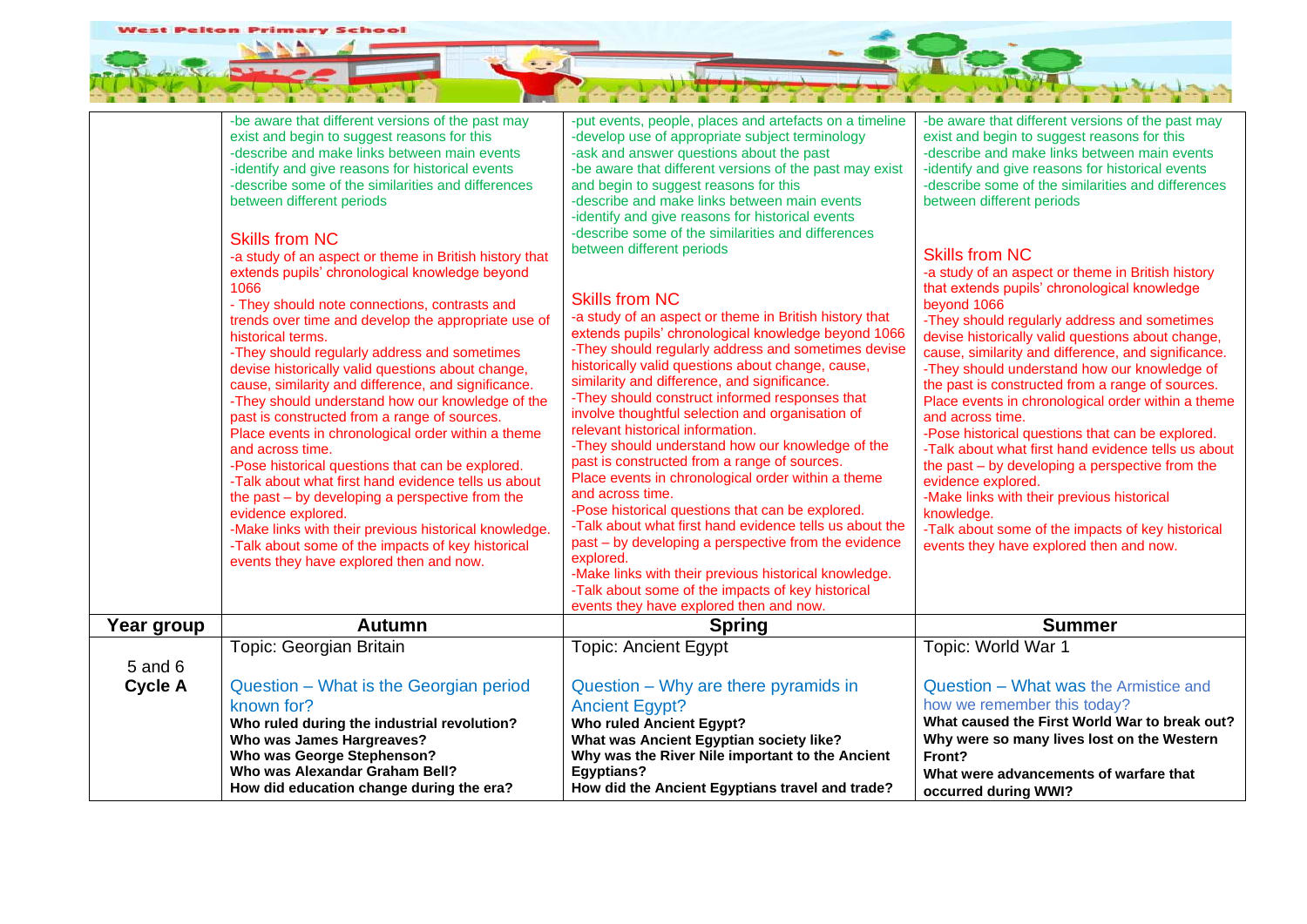**NPR Abe** 

**Charles Ave** 

a. ×

 $\overline{a}$   $\overline{a}$ 

|            | What were the greatest inventions of the<br>industrial revolution?                                       | Why did they build pyramids?<br>Who were the pyramid builders?                                              | How were animals involved in World War I?<br>What was life like for people in Britain during     |
|------------|----------------------------------------------------------------------------------------------------------|-------------------------------------------------------------------------------------------------------------|--------------------------------------------------------------------------------------------------|
|            |                                                                                                          |                                                                                                             | World War I?                                                                                     |
|            | <b>Progression of skills</b>                                                                             | Progression of skills                                                                                       | What is propaganda and how was it used to                                                        |
|            | -a study of an aspect or theme in British history that                                                   | -a study of the achievements of the earliest                                                                | aid the war efforts?                                                                             |
|            | extends pupils' chronological knowledge beyond                                                           | civilisations                                                                                               |                                                                                                  |
|            | 1066<br>put events, people, places and artefacts on a                                                    | put events, people, places and artefacts on a timeline                                                      | Progression of skills                                                                            |
|            | timeline                                                                                                 | -develop use of appropriate subject terminology<br>-ask and answer questions about the past                 | -a study of an aspect or theme in British history                                                |
|            | -develop use of appropriate subject terminology                                                          | -be aware that different versions of the past may exist                                                     | that extends pupils' chronological knowledge<br>beyond 1066                                      |
|            | -ask and answer questions about the past                                                                 | and begin to suggest reasons for this                                                                       | put events, people, places and artefacts on a                                                    |
|            | -be aware that different versions of the past may<br>exist and begin to suggest reasons for this         | -describe and make links between main events                                                                | timeline                                                                                         |
|            | -describe and make links between main events                                                             | -identify and give reasons for historical events<br>-describe some of the similarities and differences      | -develop use of appropriate subject terminology                                                  |
|            | -identify and give reasons for historical events                                                         | between different periods                                                                                   | -ask and answer questions about the past                                                         |
|            | -describe some of the similarities and differences                                                       |                                                                                                             | -be aware that different versions of the past may<br>exist and begin to suggest reasons for this |
|            | between different periods                                                                                |                                                                                                             | -describe and make links between main events                                                     |
|            | <b>Skills from NC</b>                                                                                    | <b>Skills from NC</b>                                                                                       | -identify and give reasons for historical events                                                 |
|            | -a study of an aspect or theme in British history that<br>extends pupils' chronological knowledge beyond | -the achievements of the earliest civilizations - an                                                        | -describe some of the similarities and differences                                               |
|            | 1066                                                                                                     | overview of where and when the first civilizations                                                          | between different periods<br><b>Skills from NC</b>                                               |
|            | - They should note connections, contrasts and                                                            | appeared<br>- They should note connections, contrasts and trends                                            | -a study of an aspect or theme in British history                                                |
|            | trends over time and develop the appropriate use of                                                      | over time and develop the appropriate use of                                                                | that extends pupils' chronological knowledge                                                     |
|            | historical terms.<br>-They should regularly address and sometimes                                        | historical terms.                                                                                           | beyond 1066                                                                                      |
|            | devise historically valid questions about change,                                                        | -They should regularly address and sometimes devise                                                         | - They should note connections, contrasts and                                                    |
|            | cause, similarity and difference, and significance.                                                      | historically valid questions about change, cause,                                                           | trends over time and develop the appropriate use<br>of historical terms.                         |
|            | -They should understand how our knowledge of the                                                         | similarity and difference, and significance.<br>-They should understand how our knowledge of the            | -They should regularly address and sometimes                                                     |
|            | past is constructed from a range of sources.<br>Place events in chronological order within a theme       | past is constructed from a range of sources.                                                                | devise historically valid questions about change,                                                |
|            | and across time.                                                                                         | Place events in chronological order within a theme                                                          | cause, similarity and difference, and significance.                                              |
|            | -Pose historical questions that can be explored.                                                         | and across time.                                                                                            | -They should understand how our knowledge of<br>the past is constructed from a range of sources. |
|            | -Talk about what first hand evidence tells us about                                                      | -Pose historical questions that can be explored.<br>-Talk about what first hand evidence tells us about the | Place events in chronological order within a theme                                               |
|            | the past – by developing a perspective from the<br>evidence explored.                                    | past - by developing a perspective from the evidence                                                        | and across time.                                                                                 |
|            | -Make links with their previous historical knowledge.                                                    | explored.                                                                                                   | -Pose historical questions that can be explored.                                                 |
|            | -Talk about some of the impacts of key historical                                                        | -Make links with their previous historical knowledge.                                                       | -Make links with their previous historical<br>knowledge.                                         |
|            | events they have explored then and now.                                                                  | -Talk about some of the impacts of key historical<br>events they have explored then and now.                | -Talk about some of the impacts of key historical                                                |
|            |                                                                                                          |                                                                                                             | events they have explored then and now.                                                          |
| Year group | <b>Autumn</b>                                                                                            | <b>Spring</b>                                                                                               | <b>Summer</b>                                                                                    |
|            | Topic: World War 2                                                                                       | <b>Topic: Ancient Greece</b>                                                                                | <b>Topic: Contrasting Civilisations</b>                                                          |

 $1 - 1 -$ 

 $\mathcal{X}$  and  $\mathcal{X}$ .

**DESCRIPTION AND VALUE** 

 $1441$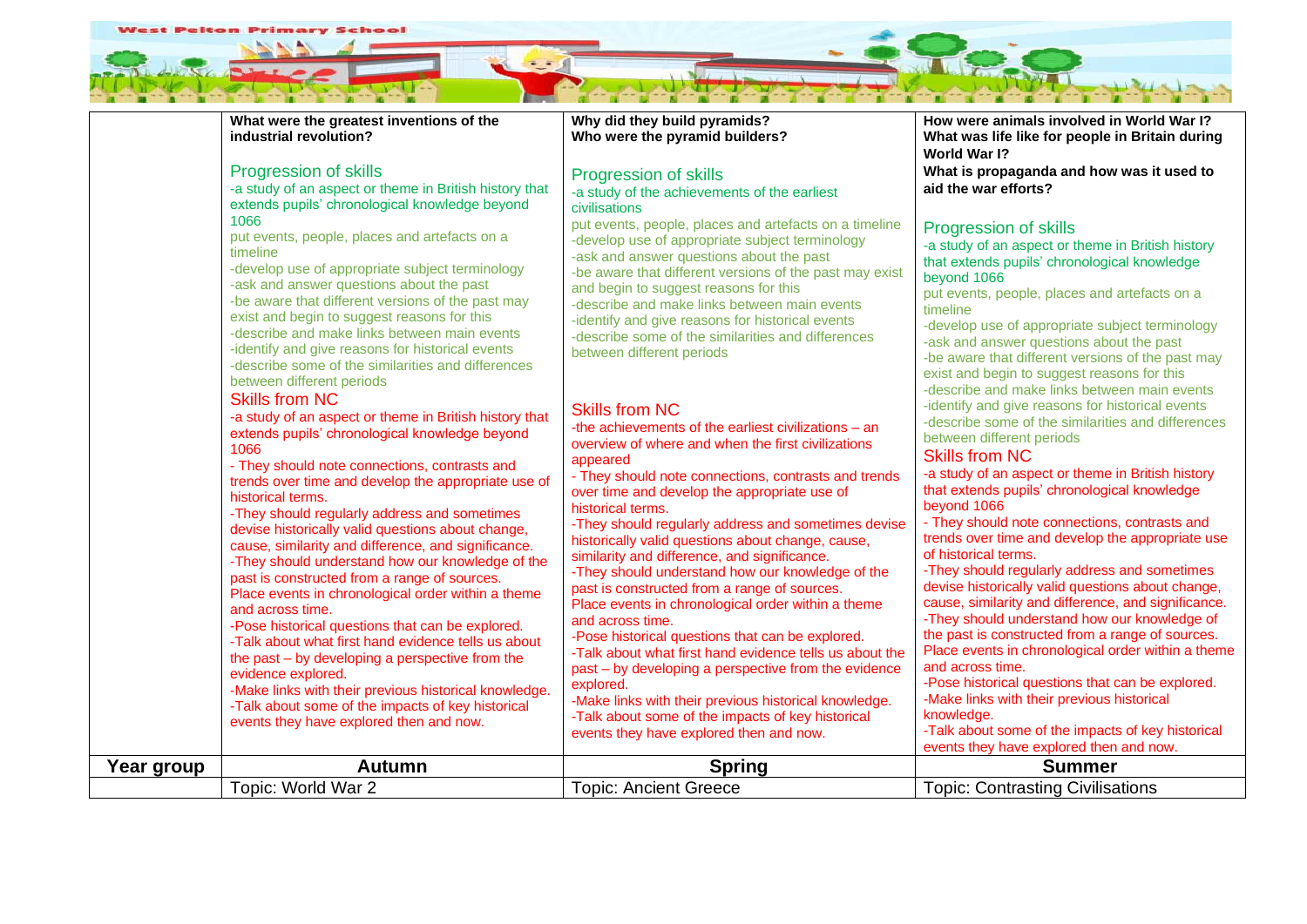

# 5 and 6

# **Cycle B** Question – What caused World War 2? **How did Hitler rise to power?**

**What was life like in Nazi Germany? Was World War 2 inevitable? How did antisemitism rise in Germany in the 1930s?**

#### **How did the Second World War end? How was Britain impacted by the war?** Progression of skills

-put events, people, places and artefacts on a timeline

-develop use of appropriate subject terminology -ask and answer questions about the past -be aware that different versions of the past may exist and begin to suggest reasons for this -describe and make links between main events -identify and give reasons for historical events -describe some of the similarities and differences between different periods

# Skills from NC

| -a study of an aspect or theme in British history that<br>extends pupils' chronological knowledge beyond |
|----------------------------------------------------------------------------------------------------------|
| 1066                                                                                                     |
| Place events in chronological order within a theme                                                       |
| and across time.                                                                                         |
| Speculate and pose their own historical questions to                                                     |
| explore.                                                                                                 |
| Talk about cause and effect within history themes                                                        |
| they have explored.                                                                                      |
| Make links with their previous historical knowledge -                                                    |
| gaining a more robust perspective.                                                                       |
| Locate and collect a range of evidence (first and                                                        |
| second hand) and select appropriate evidence by                                                          |
| evaluating its usefulness or making judgements                                                           |
| about its accuracy/bias.                                                                                 |
| Use historical data efficiently in helping them to                                                       |
| explore a theme or answer an historical question.                                                        |

### Question – How did Ancient Greece influence the Western world?

**How was Ancient Greece organised? Why do we know so much about Ancient Greece? What was the Golden Age of Greece? What was Athenian democracy? What did the Ancient Greeks believe in? Who were the Ancient Greek philosophers?** Progression of skills

#### -Children will study Ancient Greek life and achievements

-put events, people, places and artefacts on a timeline -develop use of appropriate subject terminology -ask and answer questions about the past -be aware that different versions of the past may exist and begin to suggest reasons for this -describe and make links between main events -identify and give reasons for historical events -describe some of the similarities and differences between different periods

## Skills from NC

| at            | Children will study Ancient Greek life and<br>achievements<br>Place events in chronological order within a theme<br>and across time.                                                                                                                                                          | -identify an<br>-describe s<br>between di                                                                |
|---------------|-----------------------------------------------------------------------------------------------------------------------------------------------------------------------------------------------------------------------------------------------------------------------------------------------|----------------------------------------------------------------------------------------------------------|
| ă             | Speculate and pose their own historical questions to<br>explore.                                                                                                                                                                                                                              | <b>Skills fror</b><br>Children wi                                                                        |
| to            | Talk about cause and effect within history themes<br>they have explored.<br>Make links with their previous historical knowledge -<br>gaining a more robust perspective.                                                                                                                       | Mayan civil<br>Place even<br>and across<br>Speculate a                                                   |
| $\frac{1}{2}$ | Locate and collect a range of evidence (first and<br>second hand) and select appropriate evidence by<br>evaluating its usefulness or making judgements about<br>its accuracy/bias.<br>Use historical data efficiently in helping them to<br>explore a theme or answer an historical question. | to explore.<br>Talk about<br>they have e<br><b>Make links</b><br>- gaining a<br>Locate and<br>second har |

### Question – How do the Maya and Anglo-Saxon civilisations compare?

**Who were the Maya? What did the Maya believe? What numerical system did the Maya use? How do primary and secondary sources support our understanding of the Maya civilisation? How does the Anglo-Saxon and Maya civilisation compare?**

**What causes are believed to have ended this era?**

#### Progression of skills

-learn about a non-European society that contrasts with British history -put events, people, places and artefacts on a timeline

-develop use of appropriate subject terminology -ask and answer questions about the past -be aware that different versions of the past may exist and begin to suggest reasons for this -describe and make links between main events d give reasons for historical events ome of the similarities and differences fferent periods

### $m$  NC.

ill contrast British history with the lisation Its in chronological order within a theme time. and pose their own historical questions cause and effect within history themes explored. with their previous historical knowledge more robust perspective. collect a range of evidence (first and nd) and select appropriate evidence by evaluating its usefulness or making judgements